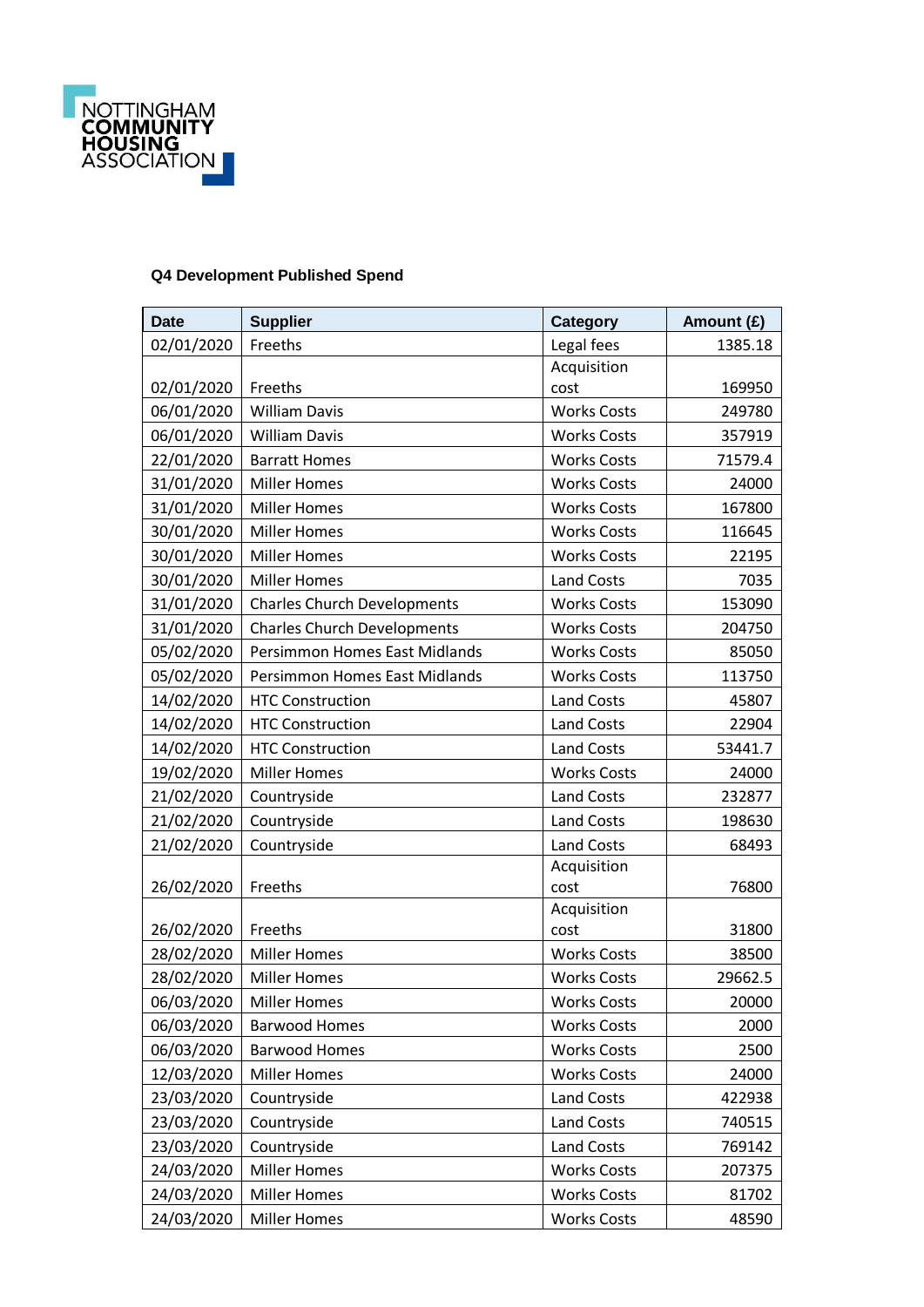| 26/03/2020 | <b>Kier Living</b>                   | Land Costs         | 42000     |
|------------|--------------------------------------|--------------------|-----------|
| 26/03/2020 | <b>Kier Living</b>                   | Land Costs         | 48000     |
| 26/03/2020 | <b>Kier Living</b>                   | <b>Works Costs</b> | 10170     |
| 27/03/2020 | <b>Miller Homes</b>                  | <b>Works Costs</b> | 167800    |
| 30/03/2020 | <b>Modus Partnerships</b>            | Land Costs         | 1348687.5 |
| 30/03/2020 | <b>Modus Partnerships</b>            | Land Costs         | 526312.5  |
| 30/03/2020 | <b>Mercer Building Solutions Ltd</b> | <b>Works Costs</b> | 29636.05  |
| 30/03/2020 | Mercer Building Solutions Ltd        | <b>Works Costs</b> | 20273.09  |
| 27/12/2019 | Countryside Properties UK Ltd        | <b>Works Costs</b> | 27163.9   |
| 27/12/2019 | Countryside Properties UK Ltd        | <b>Works Costs</b> | 123098.81 |
| 27/12/2019 | Countryside Properties UK Ltd        | <b>Works Costs</b> | 103795.47 |
| 27/12/2019 | Hodgkinson Builders Ltd              | <b>Works Costs</b> | 114705.55 |
| 27/12/2019 | Countryside Properties UK Ltd        | <b>Works Costs</b> | 199743.77 |
| 27/12/2019 | Countryside Properties UK Ltd        | <b>Works Costs</b> | 163237.79 |
| 27/12/2019 | Countryside Properties UK Ltd        | <b>Works Costs</b> | 44322.24  |
| 27/12/2019 | Countryside Properties UK Ltd        | <b>Works Costs</b> | 44502.97  |
| 03/01/2020 | United Living North Ltd              | <b>Works Costs</b> | 14057.25  |
| 03/01/2020 | United Living North Ltd              | <b>Works Costs</b> | 10165.18  |
| 03/01/2020 | United Living North Ltd              | <b>Works Costs</b> | 4226.68   |
| 03/01/2020 | United Living North Ltd              | <b>Works Costs</b> | 6773.26   |
| 13/12/2019 | <b>Woodhead Regeneration Ltd</b>     | <b>Works Costs</b> | 140105.04 |
| 13/12/2019 | <b>Woodhead Regeneration Ltd</b>     | <b>Works Costs</b> | 154233.27 |
| 26/11/2019 | <b>Millers</b>                       | Land Costs         | 720       |
| 30/11/2019 | Freeth Cartwright                    | Legal fees         | 2813.8    |
| 30/11/2019 | Freeth Cartwright                    | Legal fees         | 5627.59   |
| 30/11/2019 | Freeth Cartwright                    | Legal fees         | 703.45    |
| 30/11/2019 | Freeth Cartwright                    | Legal fees         | 1055.16   |
| 30/11/2019 | <b>William Davis</b>                 | Land Costs         | 930       |
| 30/11/2019 | <b>William Davis</b>                 | <b>Land Costs</b>  | 723.34    |
| 10/01/2020 | Fletcher Construction (Midlands) Ltd | <b>Works Costs</b> | 32593.38  |
| 10/01/2020 | Fletcher Construction (Midlands) Ltd | <b>Works Costs</b> | 13422.4   |
| 10/01/2020 | Fletcher Construction (Midlands) Ltd | <b>Works Costs</b> | 8063.17   |
| 10/01/2020 | <b>Geda Construction LLP</b>         | <b>Works Costs</b> | 47962.36  |
| 10/01/2020 | <b>Geda Construction LLP</b>         | <b>Works Costs</b> | 62445.68  |
| 10/01/2020 | LJ General Builders Ltd              | <b>Works Costs</b> | 43437.11  |
| 10/01/2020 | LJ General Builders Ltd              | <b>Works Costs</b> | 21649.89  |
| 23/12/2019 | Browne Jacobson LLP                  | Legal fees         | 11267.1   |
| 30/11/2019 | Countryside Properties UK Ltd        | <b>Works Costs</b> | 49313.03  |
| 30/11/2019 | Countryside Properties UK Ltd        | <b>Works Costs</b> | 223472.13 |
| 30/11/2019 | Countryside Properties UK Ltd        | <b>Works Costs</b> | 188429.07 |
| 09/01/2020 | <b>William Davis</b>                 | <b>Land Costs</b>  | 633.11    |
| 09/01/2020 | <b>William Davis</b>                 | Land Costs         | 1266.21   |
| 10/01/2020 | <b>William Davis</b>                 | Land Costs         | 655       |
| 10/01/2020 | <b>William Davis</b>                 | Land Costs         | 509.44    |
| 09/01/2020 | <b>William Davis</b>                 | Land Costs         | 551.25    |
| 09/01/2020 | Freeth Cartwright                    | Legal fees         | 705.22    |
| 09/01/2020 | Freeth Cartwright                    | Legal fees         | 1007.46   |
| 17/01/2020 | <b>Woodhead Regeneration Ltd</b>     | <b>Works Costs</b> | 105121.33 |
| 17/01/2020 | <b>Woodhead Regeneration Ltd</b>     | <b>Works Costs</b> | 115721.81 |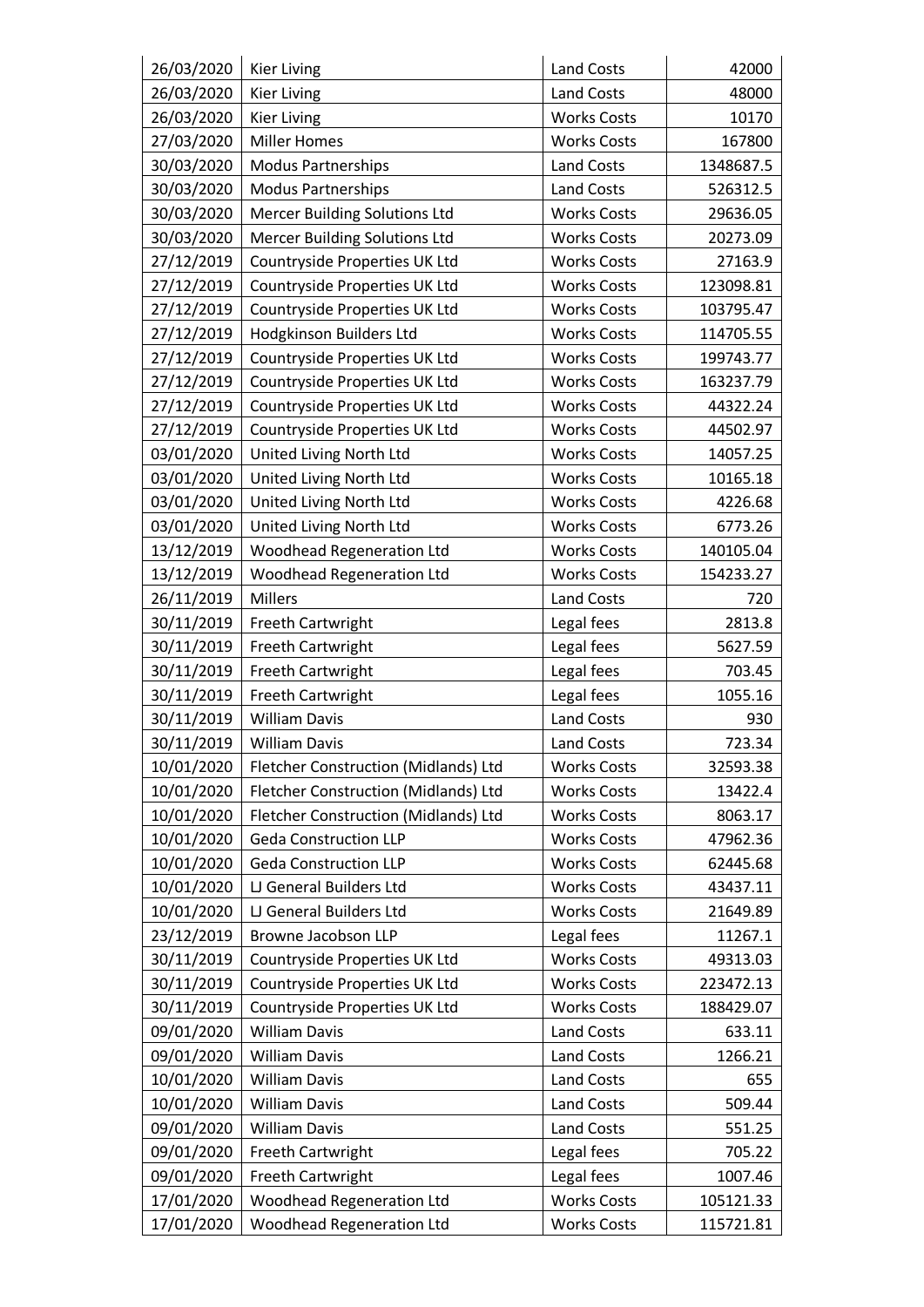| 16/01/2020 | <b>Hyland Legal Ltd</b>              | Legal fees         | 518.4     |
|------------|--------------------------------------|--------------------|-----------|
| 18/12/2019 | Freeth Cartwright                    | Legal fees         | 4661.28   |
| 18/12/2019 | Freeth Cartwright                    | Legal fees         | 3107.52   |
| 17/12/2019 | Freeth Cartwright                    | Legal fees         | 540       |
| 16/12/2019 | Freeth Cartwright                    | Legal fees         | 1653.6    |
| 24/01/2020 | LJ General Builders Ltd              | <b>Works Costs</b> | 65789.25  |
| 24/01/2020 | LJ General Builders Ltd              | <b>Works Costs</b> | 32790.63  |
| 24/01/2020 | Hodgkinson Builders Ltd              | <b>Works Costs</b> | 85132.11  |
| 04/02/2020 | <b>Hyland Legal Ltd</b>              | Legal fees         | 814.8     |
| 07/02/2020 | Fletcher Construction (Midlands) Ltd | <b>Works Costs</b> | 113656.17 |
| 07/02/2020 | Fletcher Construction (Midlands) Ltd | <b>Works Costs</b> | 46805.15  |
| 07/02/2020 | Fletcher Construction (Midlands) Ltd | <b>Works Costs</b> | 28117.03  |
| 31/01/2020 | Countryside Properties UK Ltd        | <b>Works Costs</b> | 97806.87  |
| 31/01/2020 | Countryside Properties UK Ltd        | <b>Works Costs</b> | 13114.46  |
| 31/01/2020 | Countryside Properties UK Ltd        | <b>Works Costs</b> | 93353.67  |
| 31/01/2020 | United Living North Ltd              | <b>Works Costs</b> | 57443.64  |
| 31/01/2020 | United Living North Ltd              | <b>Works Costs</b> | 41539.05  |
| 31/01/2020 | United Living North Ltd              | <b>Works Costs</b> | 17271.95  |
| 31/01/2020 | United Living North Ltd              | <b>Works Costs</b> | 27678.3   |
| 31/01/2020 | Countryside Properties UK Ltd        | <b>Works Costs</b> | 176115.61 |
| 31/01/2020 | Countryside Properties UK Ltd        | <b>Works Costs</b> | 143928    |
| 31/01/2020 | Countryside Properties UK Ltd        | <b>Works Costs</b> | 39079.26  |
| 31/01/2020 | Countryside Properties UK Ltd        | <b>Works Costs</b> | 39238.59  |
| 30/01/2020 | <b>HSP Consulting Engineers Ltd</b>  | <b>Works Costs</b> | 4563      |
| 31/01/2020 | <b>Dukeries Homes Ltd</b>            | <b>Works Costs</b> | 98874.3   |
| 31/01/2020 | Dukeries Homes Ltd                   | <b>Works Costs</b> | 367598.44 |
| 31/01/2020 | Dukeries Homes Ltd                   | <b>Works Costs</b> | 233621.42 |
| 04/02/2020 | <b>Hyland Legal Ltd</b>              | Legal fees         | 3510.17   |
| 04/02/2020 | <b>Hyland Legal Ltd</b>              | Legal fees         | 2477.83   |
| 04/02/2020 | <b>Hyland Legal Ltd</b>              | Legal fees         | 516       |
| 23/12/2019 | Freeth Cartwright                    | Legal fees         | 3876.75   |
| 07/02/2020 | LJ General Builders Ltd              | <b>Works Costs</b> | 87068.43  |
| 07/02/2020 | LJ General Builders Ltd              | <b>Works Costs</b> | 43396.57  |
| 06/02/2020 | Freeth Cartwright                    | Legal fees         | 965       |
| 06/02/2020 | Freeth Cartwright                    | Legal fees         | 715       |
| 04/02/2020 | <b>Hyland Legal Ltd</b>              | Legal fees         | 903.6     |
| 04/02/2020 | <b>Hyland Legal Ltd</b>              | Legal fees         | 600       |
| 23/12/2019 | Freeth Cartwright                    | Legal fees         | 6872.4    |
| 23/12/2019 | Freeth Cartwright                    | Legal fees         | 6109.56   |
| 14/01/2020 | R G Carter Lincoln Ltd               | <b>Works Costs</b> | 149630    |
| 14/02/2020 | <b>Woodhead Regeneration Ltd</b>     | <b>Works Costs</b> | 83035.01  |
| 14/02/2020 | <b>Woodhead Regeneration Ltd</b>     | <b>Works Costs</b> | 91408.29  |
| 31/01/2020 | Countryside Properties UK Ltd        | <b>Works Costs</b> | 23395.77  |
| 31/01/2020 | Countryside Properties UK Ltd        | <b>Works Costs</b> | 106022.74 |
| 31/01/2020 | Countryside Properties UK Ltd        | <b>Works Costs</b> | 89397.13  |
| 23/12/2019 | Freeth Cartwright                    | Legal fees         | 876       |
| 28/02/2020 | Countryside Properties UK Ltd        | <b>Works Costs</b> | 199434.64 |
| 28/02/2020 | Countryside Properties UK Ltd        | <b>Works Costs</b> | 162985.15 |
| 28/02/2020 | Countryside Properties UK Ltd        | <b>Works Costs</b> | 44253.65  |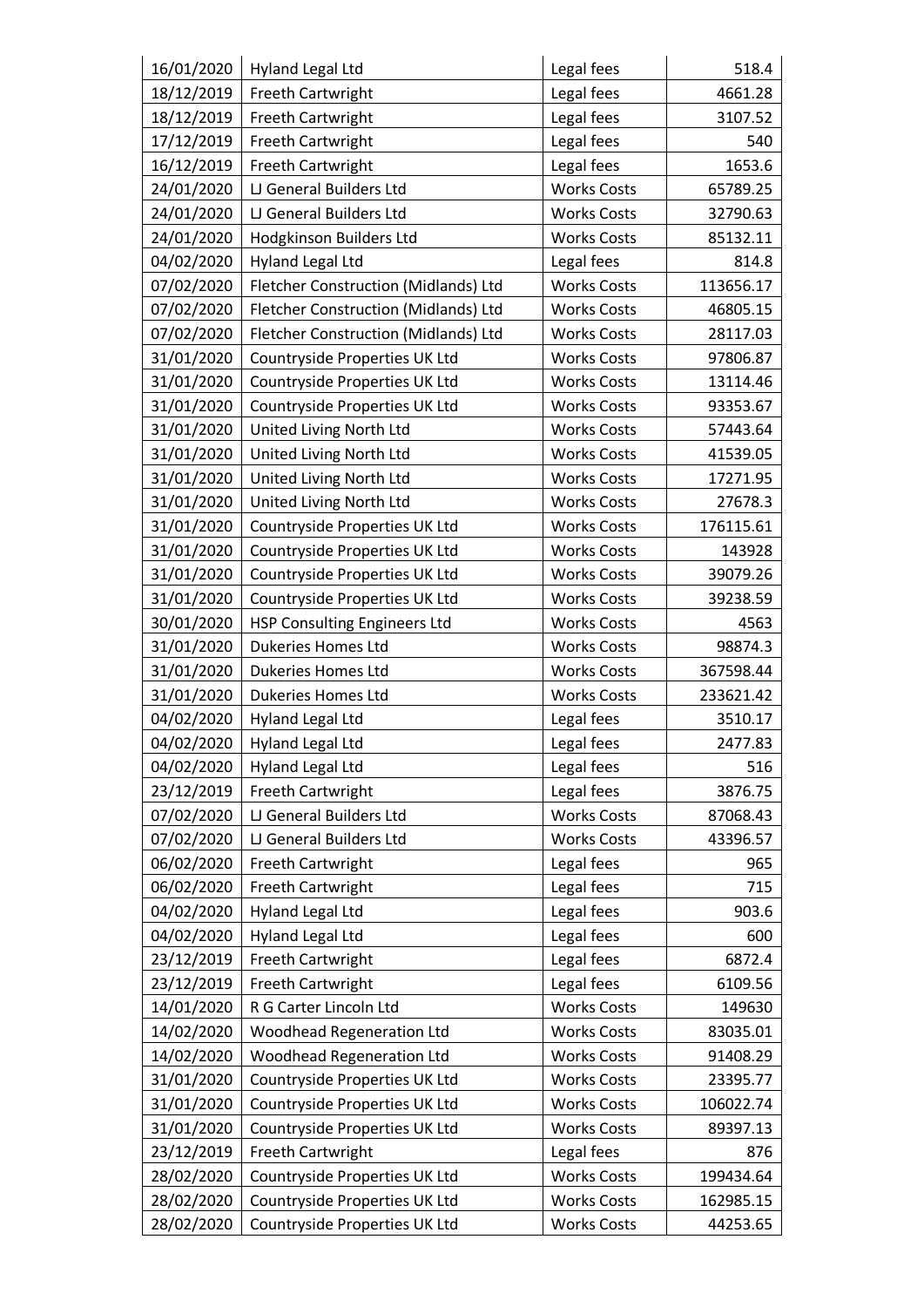| 28/02/2020 | Countryside Properties UK Ltd               | <b>Works Costs</b> | 44434.09  |
|------------|---------------------------------------------|--------------------|-----------|
| 28/02/2020 | Countryside Properties UK Ltd               | <b>Works Costs</b> | 51238.49  |
| 28/02/2020 | Countryside Properties UK Ltd               | <b>Works Costs</b> | 232197.79 |
| 28/02/2020 | Countryside Properties UK Ltd               | <b>Works Costs</b> | 195786.45 |
| 28/02/2020 | Countryside Properties UK Ltd               | <b>Works Costs</b> | 52022.97  |
| 28/02/2020 | Countryside Properties UK Ltd               | <b>Works Costs</b> | 6975.51   |
| 28/02/2020 | Countryside Properties UK Ltd               | <b>Works Costs</b> | 49654.33  |
| 27/02/2020 | Freeth Cartwright                           | Legal fees         | 1557.6    |
| 27/02/2020 | Freeth Cartwright                           | Legal fees         | 607.56    |
| 27/02/2020 | Freeth Cartwright                           | Legal fees         | 1139.22   |
| 27/02/2020 | Freeth Cartwright                           | Legal fees         | 1139.23   |
| 06/02/2020 | Hodgkinson Builders Ltd                     | <b>Works Costs</b> | 70223.84  |
| 21/02/2020 | Geda Construction Co. Ltd                   | <b>Works Costs</b> | 48261.22  |
| 21/02/2020 | Geda Construction Co. Ltd                   | <b>Works Costs</b> | 62834.8   |
| 06/03/2020 | Geda Construction Co. Ltd                   | <b>Works Costs</b> | 53329.29  |
| 06/03/2020 | Geda Construction Co. Ltd                   | <b>Works Costs</b> | 69433.29  |
| 31/01/2020 | Geda Construction Co. Ltd                   | <b>Works Costs</b> | 93973.06  |
| 28/02/2020 | United Living North Ltd                     | <b>Works Costs</b> | 96117.72  |
| 28/02/2020 | United Living North Ltd                     | <b>Works Costs</b> | 69505.32  |
| 28/02/2020 | United Living North Ltd                     | <b>Works Costs</b> | 28900.34  |
| 28/02/2020 | United Living North Ltd                     | <b>Works Costs</b> | 46312.81  |
| 06/03/2020 | LJ General Builders Ltd                     | <b>Works Costs</b> | 57646.42  |
| 06/03/2020 | LJ General Builders Ltd                     | <b>Works Costs</b> | 28732.08  |
| 21/02/2020 | LJ General Builders Ltd                     | <b>Works Costs</b> | 72356.46  |
| 21/02/2020 | LJ General Builders Ltd                     | <b>Works Costs</b> | 36063.84  |
| 06/03/2020 | Fletcher Construction (Midlands) Ltd        | <b>Works Costs</b> | 46737.21  |
| 06/03/2020 | Fletcher Construction (Midlands) Ltd        | <b>Works Costs</b> | 19247.01  |
| 06/03/2020 | Fletcher Construction (Midlands) Ltd        | <b>Works Costs</b> | 11562.17  |
| 13/03/2020 | <b>Waters Homes Ltd</b>                     | <b>Works Costs</b> | 14469.86  |
|            | Persimmon Homes (East Midlands) Ltd-        |                    |           |
| 17/03/2020 | T/A                                         | <b>Works Costs</b> | 49560     |
| 17/03/2020 | Persimmon Homes (East Midlands) Ltd-<br>T/A | <b>Works Costs</b> | 49000     |
| 20/03/2020 | <b>Woodhead Regeneration Ltd</b>            | <b>Works Costs</b> | 90776.87  |
| 20/03/2020 | <b>Woodhead Regeneration Ltd</b>            | <b>Works Costs</b> | 99930.84  |
| 13/03/2020 | R G Carter Lincoln Ltd                      | <b>Works Costs</b> | 149854.43 |
| 20/03/2020 | Hodgkinson Builders Ltd                     | <b>Works Costs</b> | 107870.29 |
| 20/03/2020 | Countryside Properties UK Ltd               | <b>Works Costs</b> | 125957.88 |
| 20/03/2020 | Countryside Properties UK Ltd               | <b>Works Costs</b> | 16889.09  |
| 20/03/2020 | Countryside Properties UK Ltd               | <b>Works Costs</b> | 120222.96 |
| 27/03/2020 | Countryside Properties UK Ltd               | <b>Works Costs</b> | 232899.8  |
| 27/03/2020 | Countryside Properties UK Ltd               | <b>Works Costs</b> | 190334.08 |
| 27/03/2020 | Countryside Properties UK Ltd               | <b>Works Costs</b> | 51679.42  |
| 27/03/2020 | Countryside Properties UK Ltd               | <b>Works Costs</b> | 51890.14  |
| 27/03/2020 | Countryside Properties UK Ltd               | <b>Works Costs</b> | 88471.89  |
| 27/03/2020 | Countryside Properties UK Ltd               | <b>Works Costs</b> | 400928.58 |
| 27/03/2020 | Countryside Properties UK Ltd               | <b>Works Costs</b> | 338058.27 |
| 27/03/2020 | United Living North Ltd                     | <b>Works Costs</b> | 47001.96  |
| 27/03/2020 | United Living North Ltd                     | <b>Works Costs</b> | 33988.38  |
| 27/03/2020 | United Living North Ltd                     | <b>Works Costs</b> | 14132.38  |